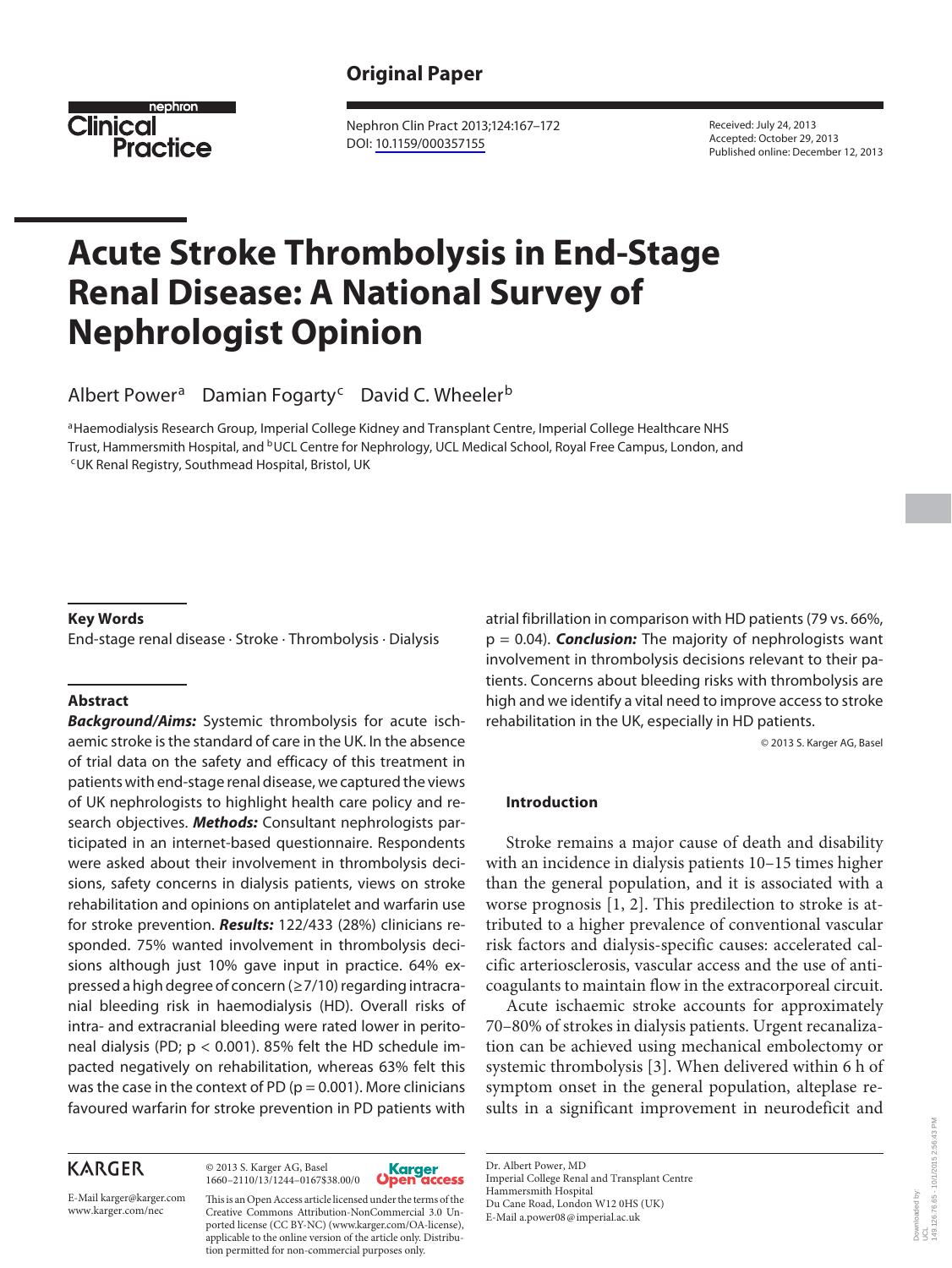functional disability compared to placebo [4], with a low but appreciable risk of haemorrhagic transformation which increases further when given >6 h from symptom onset [5].

 To date the risks and benefits of stroke thrombolysis in dialysis patients remain undefined. Renal impairment is not a licensed contra-indication to alteplase with no trials to date exploring the effect of kidney function on outcome. Uraemia confers a bleeding diathesis which is particularly marked in patients with end-stage renal disease (ESRD) [6]. This is further accentuated with concomitant antiplatelet use, regular exposure to heparins during haemodialysis (HD) and the effects of hypertension and hypervolaemia. It can therefore be hypothesised that the haemorrhagic risk of thrombolysis may outweigh any benefits. This concerned the majority of stroke experts polled in the only previous survey conducted on this topic [7] .

 The opinions and experience of nephrologists or kidney patients have never been solicited to date. Furthermore no study has explored the current clinical practice in acute stroke management for patients on peritoneal dialysis (PD) as well as those receiving HD. We therefore sought to comprehensively ascertain the opinions of nephrologists on acute stroke management and thrombolysis in the dialysis cohorts under their care.

### **Methods**

 Nephrology services across the UK are delivered by large renal units, some with and some without transplantation programmes. At the time of this survey, 72 renal units (23 with transplantation) covered the population of the UK staffed by approximately 460 consultant renal physicians. We contacted all consultant nephrologists within the UK by e-mail to participate anonymously in an internet-based survey. A second invitation was sent to clinicians who had not responded to the initial e-mail within 2 weeks, and all responses were evaluated 1 month after the initial request.

 We aimed to capture opinions on a number of facets of care around stroke thrombolysis including the role of nephrologists in the decision-making process, areas of concern regarding acute stroke care and thrombolysis, modifications to the dialysis prescription and what adjuvant pharmacotherapy clinicians supported (for questionnaire structure, see online suppl. material; for all online suppl. material, see www.karger.com/doi/10.1159/000357155).

 In the domains where some responses were incomplete, the denominator is given in the text. Descriptive statistics were expressed as the mean ± standard deviation and the median with interquartile range as appropriate. Continuous and categorical variables were compared using Student's t test and the  $\chi^2$  or Mann-Whitney U test, respectively, as appropriate. All analyses were performed using STATA 12.1 (www.stata.com). Statistical significance was defined by  $p < 0.05$ .



**Fig. 1.** Clinical experience of survey respondents.

### **Results**

 Of the 433 clinicians who were invited, 122 (28%) from 55 centres responded. 69% of the respondents had >15 years' practice at the consultant level (fig. 1) with 97% providing inpatient cover. The median size of the dialysis programme in each centre was 450 patients (73–1,450) with PD patients accounting for  $16.0 \pm 9.6\%$  of the total cohort size on average.

 23% of the respondents had dialysis patients in their centres who received stroke thrombolysis. The overall centre experience varied from 0 to 10 patients reflecting the dialysis programme size (fig. 2). Only 10% were actually involved in thrombolysis decisions, and yet 75% reported a wish for some involvement in the process, with 82% wanting contact immediately prior to thrombolysis. The reasons cited included concerns about the risks of thrombolysis weighed against uncertainties about the benefits of this treatment in a particularly comorbid subgroup.

## *Key Concerns about Stroke Thrombolysis in Dialysis Patients*

 Concerns regarding the risk of bleeding with thrombolytic therapy predominated with a significantly higher risk perceived in HD patients as compared to those on PD (score of 7/10 vs. 6/10) applicable to intracranial and extracranial bleeding events (table 1). A high bleeding risk with thrombolysis (rated  $\geq$  7/10) was attributed to HD pa-

Downloaded by: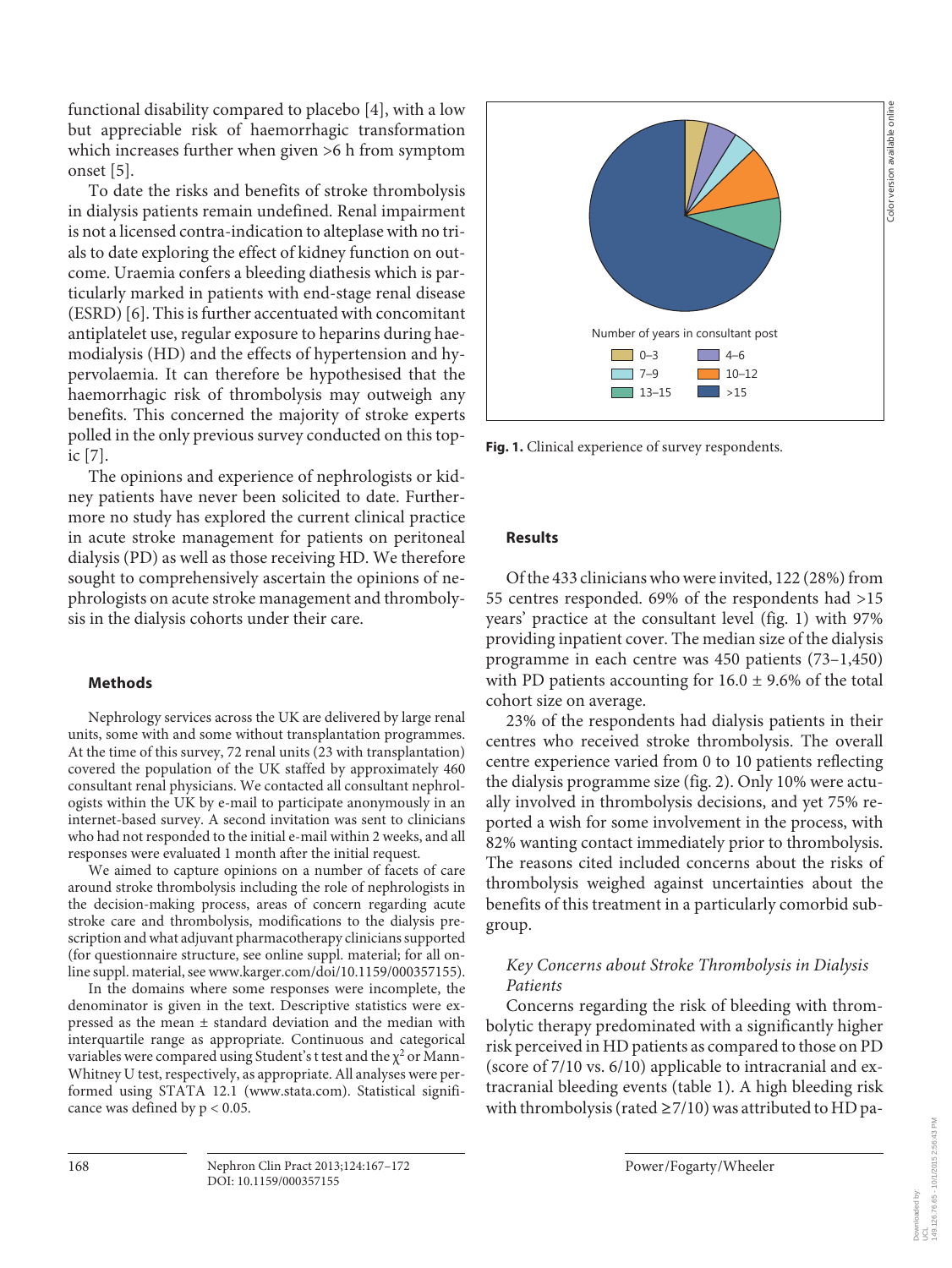

**Fig. 2.** Experience of stroke thrombolysis in ESRD patients according to the size of dialysis programme.

**Table 1.** Extent of clinical concern expressed by nephrologists regarding the use of thrombolytic therapy for acute stroke according to dialysis modality

|                                                                                                                                                                                                             | Degree of clinical concern                                                       | p                                                                                |                                                       |  |
|-------------------------------------------------------------------------------------------------------------------------------------------------------------------------------------------------------------|----------------------------------------------------------------------------------|----------------------------------------------------------------------------------|-------------------------------------------------------|--|
|                                                                                                                                                                                                             | HD                                                                               | PD.                                                                              | value                                                 |  |
| Risk of intracerebral bleeding<br>Risk of extracerebral bleeding<br>Cardiovascular stability<br>Efficacy<br>Evidence base for use<br>Logistics of dialysis delivery<br>Drug dosing by stroke teams<br>Other | $7(5-8)$<br>$6(4-8)$<br>$4(3-5)$<br>$5(3-6)$<br>$6(3-7)$<br>$5(3-6)$<br>$5(3-7)$ | $6(5-7)$<br>$5(4-7)$<br>$4(2-5)$<br>$5(4-6)$<br>$6(3-7)$<br>$3(2-5)$<br>$5(3-7)$ | 0.01<br>0.03<br>0.21<br>0.91<br>0.61<br>0.001<br>0.26 |  |

 Concern: 1 = negligible, 10 = overwhelming. Median values are displayed with the interquartile ranges in parentheses.

tients by 78/122 (64%) clinicians compared with 60/122 (49%) for PD patients ( $p = 0.02$ ).

 Clinicians reported a moderate degree of concern regarding the impact of dialysis on cardiovascular stability around the time of thrombolysis. There was no significant difference according to the dialysis modality used (table 1). Similarly a moderate degree of concern was expressed regarding the perceived efficacy of this treatment as well as issues relating to drug dosing of dialysis patients by stroke teams rather than nephrologists (table 1) with

no significant differences between HD and PD patients. There was however an increased level of concern regarding the logistics of delivering HD compared to PD following thrombolysis ( $p = 0.001$ ).

 On average a moderate degree of concern (6/10) was raised regarding the available evidence base supporting the use of thrombolytic therapy for acute stroke in dialysis patients which did not vary according to dialysis modality.

## *Modification of the Dialysis Prescription in Acute Stroke Patients*

 76% of the clinicians would modify the HD prescription including some of the following:

- Avoiding HD unless imperative for the first 24–48 h
- Minimisation/avoidance of heparins
- Reduction in dialytic efficiency (lower blood pump speeds, reductions in dialyser surface area, shorter dialysis times)
- Daily dialysis or haemofiltration
- Limiting ultrafiltration rates

 In contrast, 20/108 (19%) clinicians would modify the PD prescription. Responses were more general in nature incorporating reductions in ultrafiltration volume and maintaining haemodynamic stability. A quarter of respondents who provided further detail either deferred any changes to their PD colleagues or expressed a lack of expertise in this area.

## *Impact of Dialysis Therapy on Rehabilitation after Acute Stroke*

 The majority of respondents felt that the dialysis schedule impacted negatively on rehabilitation. This was more marked for HD patients (85%) compared to those on PD (64%,  $p = 0.001$ ).

 The adverse effect of HD on rehabilitation was attributed to issues such as:

- Treatment time precluding access to rehabilitative services such as physiotherapy
- Transport to and from the dialysis unit
- Dialysis 'wash-out' (i.e. time to recovery)
- Dialysis mandating an inpatient stay on a nephrology ward as opposed to a dedicated stroke unit
- Comorbidities limiting the scope for functional improvement

## *Antiplatelet/Anticoagulant Therapies after Stroke*

 Over 75% of clinicians would initiate or augment antiplatelet therapies within 48 h of thrombolysis (table 2). More clinicians would use warfarin for stroke prevention

Downloaded by:

Acute Stroke Thrombolysis in ESRD Nephron Clin Pract 2013;124:167-172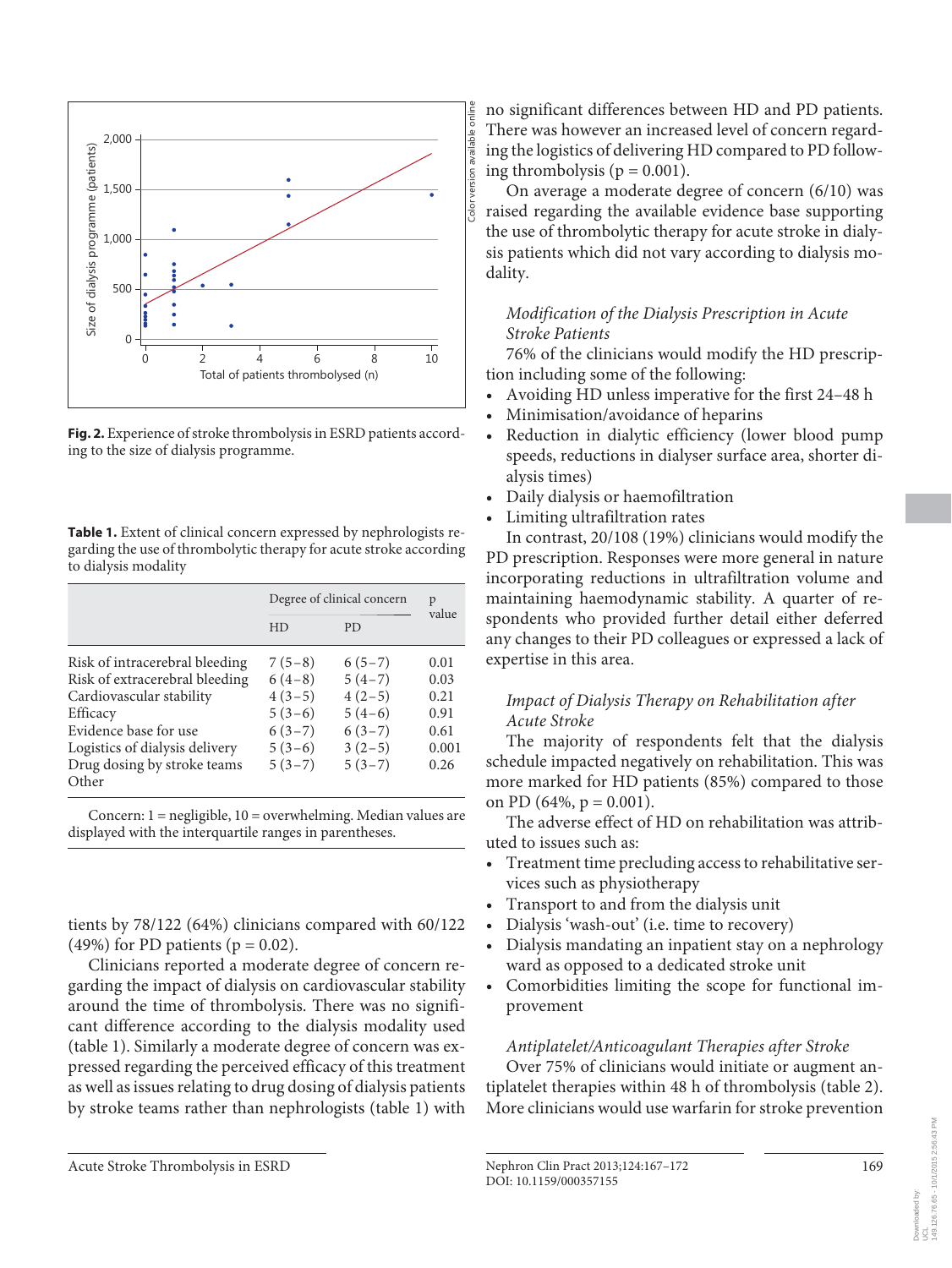| Dialysis modality | Time from thrombolysis            |         |        |        |                |       |      |                                |
|-------------------|-----------------------------------|---------|--------|--------|----------------|-------|------|--------------------------------|
|                   | within $12 h$ $12-24 h$ $24-48 h$ |         |        | 3 days |                |       |      | 4 days 1 week 2 weeks >2 weeks |
| $HD(n = 121)$     | 24(20)                            | 45 (37) | 24(20) | 4(3)   | $\overline{0}$ | 4 (3) | 2(2) | 2(2)                           |
| $PD(n = 111)$     | 30(27)                            | 40(36)  | 24(22) | 2(2)   | $\Omega$       | 5(5)  | 3(3) | 1(1)                           |

**Table 2.** Nephrologist opinion on the timing of initiation or augmentation of antiplatelet therapy after acute stroke according to dialysis modality

in PD patients with atrial fibrillation than in HD (79 vs. 66%,  $p = 0.04$ ). This mainly related to bleeding risks associated with warfarin, and a number of clinicians favoured risk stratification using clinical scores (e.g. HAS-BLED, CHA2DS2-VASc) with individualised treatment decisions based on comorbidity.

## *Concluding Comments*

 Overall 76% of the respondents expressed a wish to participate in national studies examining clinical outcomes following stroke thrombolysis. There was no suggestion of conducting a stroke trial comparing thrombolysis to non-thrombolytic care. A number of respondents identified research areas of priority such as trials of warfarin versus antiplatelet therapy alone for stroke prevention in ESRD patients with atrial fibrillation, and on intracerebral haemorrhage in dialysis patients.

### **Discussion**

 Stroke thrombolysis in ESRD is dominated by concerns regarding bleeding risks and subsequent access to effective rehabilitation. Concerns regarding bleeding resonate with those of stroke physicians and remain an enduring treatment dilemma [7]. Higher bleeding rates with declining renal function in primary thrombolysis for myocardial infarction have been reported in a Swedish registry study but it is unclear whether this is an effect of treatment choice or renal dysfunction per se [8] . The absence of trial data on the safety of thrombolysis in ESRD was reinforced as a significant issue in our study. Previously 78% of stroke experts favoured intraarterial approaches rather than systemic thrombolysis in  $HD [7]$ .

 We found a moderate degree of concern regarding the efficacy of thrombolysis in dialysis patients relating to a subjective appraisal of comorbid burden and baseline functional level rather than issues with the lytic efficacy of alteplase in ESRD. Patients with ESRD form compact blood clots in vitro that are more resistant to lysis [9], but it is unclear whether this results in clinically significant effects in stroke thrombolysis. Furthermore dialysis patients have a high prevalence of clinically silent structural brain disease (e.g. infarcts, microbleeds) which may attenuate the thrombolytic benefit [10–12] , in keeping with data suggesting that impaired kidney function is an independent risk factor for suboptimal post-thrombolysis outcomes [13–15] .

 Dialysis requires specialist nursing input, dedicated equipment and, in the case of in-centre HD, a dedicated clinical environment. Stroke thrombolysis is delivered in hyperacute stroke units in the UK under the direction of specialist teams. As a result acute stroke care and rehabilitation can be geographically separate from dialysis facilities. This dichotomy of care at a critical point in the patient pathway was highlighted as a major barrier to rehabilitation, especially for HD patients who require a higher level of technological and nursing support compared to those on PD. To date there are no published studies on rehabilitation outcomes following stroke in ESRD patients. Minimizing the time to recovery from HD therapy may improve engagement with rehabilitation services [16], and co-ordinating dialysis treatments around rehabilitation may represent a simple, high-impact intervention. The integration of care remains challenging, and to date only 1 renal centre in the UK has a stroke unit embedded in its nephrology wards.

 We found a striking disparity in the proportion of clinicians who tailor the dialysis prescription after acute stroke according to modality. Published recommendations for HD patients after acute brain injury derive in part from data obtained in traumatic brain injury which may not be applicable to stroke [17] . Similar recommen-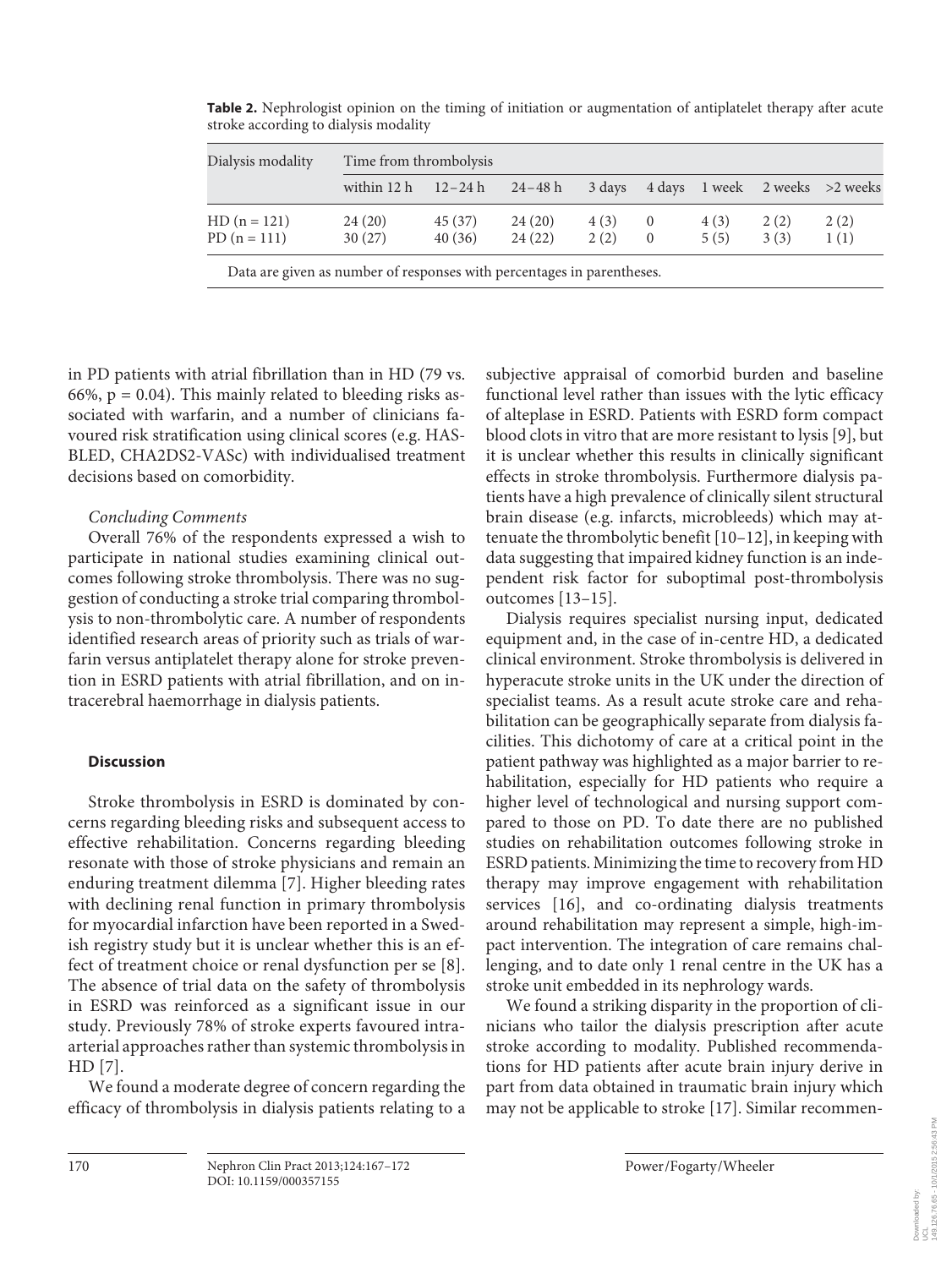dations in PD are lacking, and there are no studies to date examining the acute impact of HD or PD on the brain of acute stroke patients.

 Despite appreciating platelet dysfunction in ESRD most UK nephrologists initiated or incremented antiplatelet therapies early after thrombolysis. The role of warfarin for stroke thromboprophylaxis in dialysis patients with atrial fibrillation remains contentious. Observational data in HD has linked warfarin use with a higher stroke risk in some studies [18], whereas a recent study suggested the opposite [19]. Nonetheless, warfarin conferred a higher bleeding risk in that series in keeping with prior data [20, 21]. Furthermore data suggests that warfarin can increase the cardiovascular risk directly by accelerated vascular calcification [22] .

 Our study constitutes the first appraisal of issues around stroke thrombolysis in dialysis reflecting topical concerns, therapeutic barriers and practical approaches to the management of patients. Our study is limited by a relatively low response rate despite parity with survey response rates in the literature [23] . Therefore our data may be prone to occult bias. In addition nephrologists with longer tenure in post were likely overrepresented in this study given that around 36% of the nephrologists in the UK have >15 years of consultant experience compared to 69% in this survey ( $p < 0.001$ ). As a result, our findings

could be vulnerable to confounding by deriving from a distinct, self-selected group of clinicians who nonetheless bring a wealth of clinical experience and are more likely to influence other professional opinions. A clustering of responses particularly from large urban centres (e.g. London and Glasgow) may have influenced our results further and curb the generalizability of our findings. Finally this study represents an assessment of specialist opinion which is not a substitute for clinical trial data.

 There is enduring concern regarding systemic thrombolysis in dialysis cohorts that appear prejudiced with respect to their rehabilitation. We believe that large collaborative studies are needed to determine the safety of this therapy in dialysis patients and the optimal care pathways to ensure the best post-stroke outcomes. The efficacy and safety of warfarin in stroke thromboprophylaxis remains contentious, especially in HD patients, and trials are required to determine the risks and benefits of this agent in ESRD.

#### **Disclosure Statement**

 The authors have no financial or non-financial conflicts of interest to declare.

#### **References**

- 1 Power A, Chan K, Singh SK, Taube D, Duncan N: Appraising stroke risk in maintenance hemodialysis patients: a large single-center cohort study. Am J Kidney Dis 2012;59:249– 257.
- 2 Seliger SL, Gillen DL, Tirschwell D, Wasse H, Kestenbaum BR, Stehman-Breen CO: Risk factors for incident stroke among patients with end-stage renal disease. J Am Soc Nephrol 2003;14:2623–2631.
- 3 Alexandrov AV: Current and future recanalization strategies for acute ischemic stroke. J Intern Med 2010;267:209–219.
- 4 IST-3 Collaborative Group, Sandercock P, Wardlaw JM, Lindley RI, Dennis M, Cohen G, et al: The benefits and harms of intravenous thrombolysis with recombinant tissue plasminogen activator within 6 h of acute ischaemic stroke [the third international stroke trial (IST-3)]: a randomised controlled trial. Lancet 2012;379:2352–2363.
- 5 Wahlgren N, Ahmed N, Eriksson N, Aichner F, Bluhmki E, Davalos A, et al: Multivariable analysis of outcome predictors and adjustment of main outcome results to baseline data profile in randomized controlled trials: Safe

Implementation of Thrombolysis in Stroke-Monitoring Study (SITS-MOST). Stroke 2008; 39:3316–3322.

- 6 Galbusera M, Remuzzi G, Boccardo P: Treatment of bleeding in dialysis patients. Semin Dial 2009;22:279–286.
- 7 Palacio S, Gonzales NR, Sangha NS, Birnbaum LA, Hart RG: Thrombolysis for acute stroke in hemodialysis: international survey of expert opinion. Clin J Am Soc Nephrol 2011;6:1089–1093.
- 8 Szummer K, Lundman P, Jacobson SH, Schon S, Lindback J, Stenestrand U, et al: Relation between renal function, presentation, use of  $\geq 14$ therapies and in-hospital complications in acute coronary syndrome: data from the SWEDEHEART register. J Intern Med 2010; 268:40–49.
- 9 Sjoland JA, Sidelmann JJ, Brabrand M, Pedersen RS, Pedersen JH, Esbensen K, et al: Fibrin clot structure in patients with end-stage renal disease. Thromb Haemost 2007;98:339–345.
- Drew DA, Bhadelia R, Tighiouart H, Novak V, Scott TM, Lou KV, et al: Anatomic brain disease in hemodialysis patients: a cross-sectional study. Am J Kidney Dis 2013;61:271–278.
- 11 Naganuma T, Takemoto Y, Yamasaki T, Shima H, Shoji T, Ishimura E, et al: Factors associated with silent cerebral microbleeds in hemodialysis patients. Clin Nephrol 2011;75: 346–355.
- 12 Watanabe A: Cerebral microbleeds and intracerebral hemorrhages in patients on maintenance hemodialysis. J Stroke Cerebrovasc Dis 2007;16:30–33.
	- Lyrer PA, Fluri F, Gisler D, Papa S, Hatz F, Engelter ST: Renal function and outcome among stroke patients treated with IV thrombolysis. Neurology 2008;71:1548–1550.
	- Naganuma M, Koga M, Shiokawa Y, Nakagawara J, Furui E, Kimura K, et al: Reduced estimated glomerular filtration rate is associated with stroke outcome after intravenous rt-PA: the Stroke Acute Management with Urgent Risk-Factor Assessment and Improvement (SAMURAI) rt-PA registry. Cerebrovasc Dis 2011;31:123–129.
- 15 Power A, Epstein D, Cohen D, Bathula R, Devine J, Kar A, et al: Renal impairment reduces the efficacy of thrombolytic therapy in acute ischemic stroke. Cerebrovasc Dis 2013; 35:45–52.

Downloaded by: